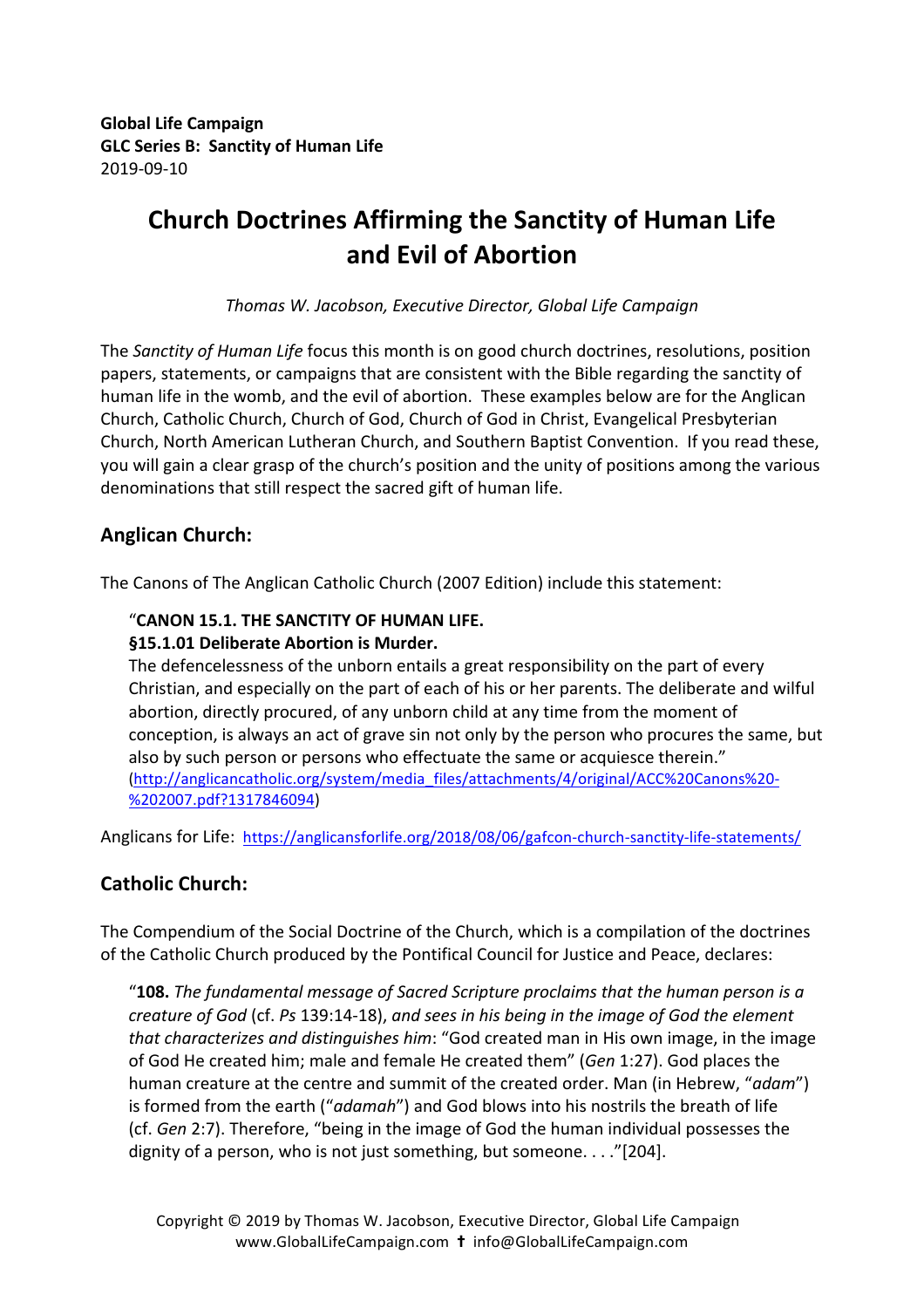"**109**. *The likeness with God shows that the essence and existence of man are constitutively related to God in the most profound manner.* [205] . . . The human being is a personal being created by God to be in relationship with him."

"**112.** Man and woman are in relationship with others above all as those to whom the lives *of others have been entrusted* [215]. "For your lifeblood I will surely require a reckoning, ... I will require it ... of man [and] of every man's brother" (*Gen* 9:5), God tells Noah after the flood. In this perspective, the relationship with God requires that *the life of man be considered sacred and inviolable* [216]. The fifth commandment, "Thou shalt not kill" (*Ex* 20:13; *Deut* 5:17), has validity because God alone is Lord of life and death [217]. The respect owed to the inviolability and integrity of physical life finds its climax in the positive commandment: "You shall love your neighbour as yourself" (*Lev* 19:18), by which Jesus enjoins the obligation to tend to the needs of one's neighbour (cf. *Mt* 22:37-40; Mk 12:29-31; *Lk* 10:27-28). 

"155. . . . "the right to life, an integral part of which is the right of the child to develop in the mother's womb from the moment of conception; the right to *live in* a united family and in a moral environment conducive to the growth of the child's personality; the right to develop one's intelligence and *freedom* in seeking and knowing the *truth*; . . . and the right *freely to* establish a family, to have and to rear children through the responsible exercise of one's sexuality. In a certain sense, the source and synthesis of these rights is religious *freedom*, understood as the right to live in the truth of one's faith and in conformity with one's transcendent dignity as a person"[317].

"The first right presented in this list is the right to life, from conception to its natural *end*,[318] which is the condition for the exercise of all other rights and, in particular, implies the illicitness of every form of procured abortion and of euthanasia."[319]

"233. Concerning the "methods" for practising responsible procreation, the first to be *rejected as morally illicit are sterilization and abortion* [521]. The latter in particular is a horrendous crime and constitutes a particularly serious moral disorder [522]; far from being a right, it is a sad phenomenon that contributes seriously to spreading a mentality against life, representing a dangerous threat to a just and democratic social coexistence" [523]. 

(http://www.vatican.va/roman\_curia/pontifical\_councils/justpeace/documents/rc\_pc\_justpeace\_d oc\_20060526\_compendio-dott-soc\_en.html#Creatures%20in%20the%20image%20of%20God)

U.S. Conference of Catholic Bishops: http://usccb.org/issues-and-action/human-life-and-dignity/index.cfm.

# **Church of God**

Here is the entire Abortion Resolution of the Church of God, approved in 1976:

"WHEREAS life originated in the creative work of Almighty God; and WHEREAS man himself is created in the image and likeness of God; and WHEREAS God assigned special value to human life; and WHEREAS divine law forbids the indiscriminate taking of human life, exacting heavy penalties of those who violate this commandment; and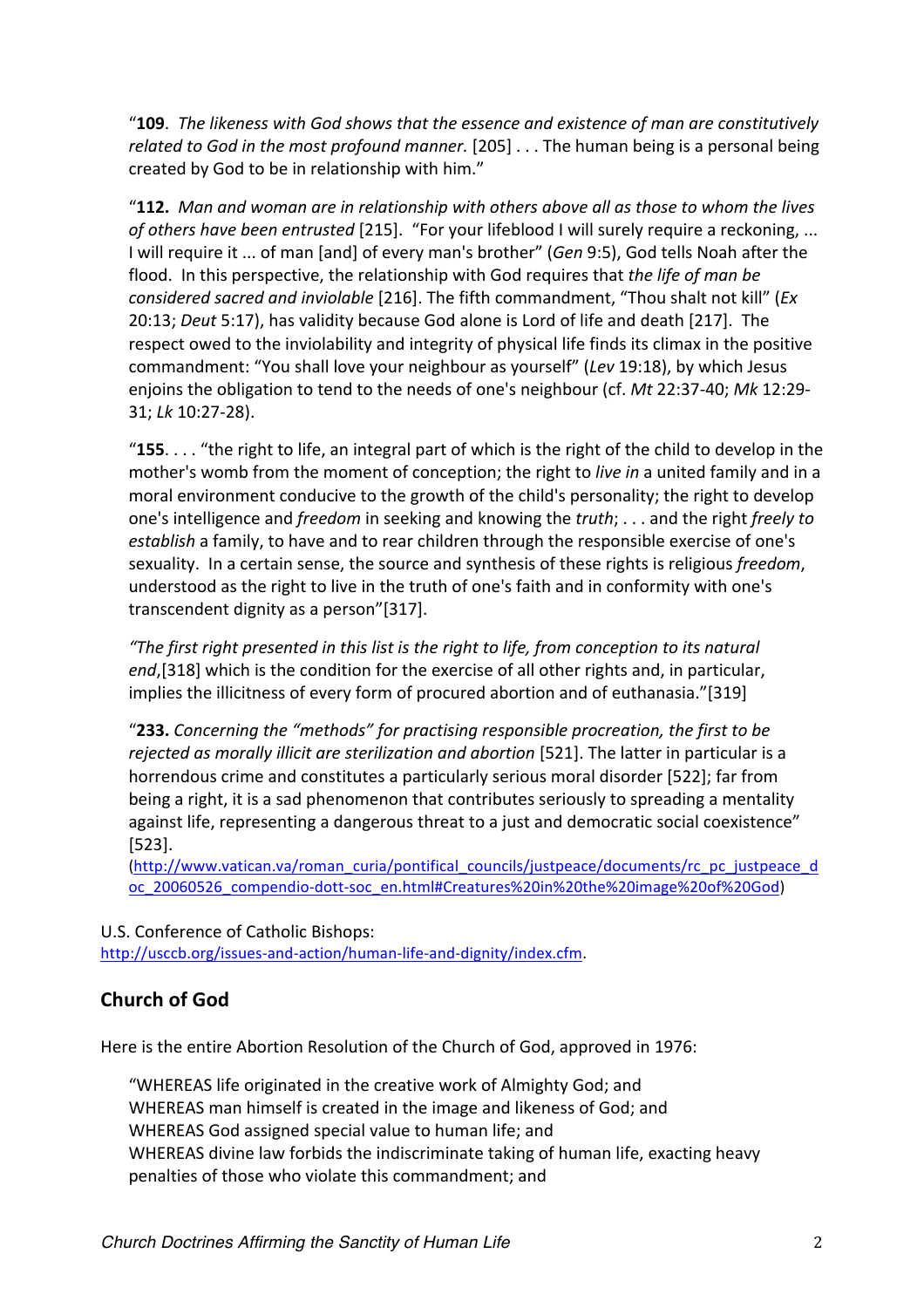WHEREAS contemporary society demonstrates a low esteem for the sacredness of life; and WHEREAS abortion-on-demand now receives serious consideration as a means of birth and population control; and

WHEREAS abortion is a vicious attack on the weakest and most helpless form of human life; and

WHEREAS the unborn are unable to speak in their own defense; and

WHEREAS intense pressure is being brought upon state and national legislative bodies to liberalize abortion laws: and

WHEREAS it is the duty of the church to raise an authoritative moral voice concerning this vital issue:

THEREFORE BE IT RESOLVED that we, the General Assembly of the Church of God, reaffirm our historic commitment to the sacredness of human life; and

BE IT FURTHER RESOLVED that we stand opposed to the use of abortion as a means of birth or population control; and

BE IT FURTHER RESOLVED that we urge our entire constituency to actively oppose any liberalization of abortion laws by state legislatures and by the Congress of the United States: and

BE IT FURTHER RESOLVED that no individual should ever consider abortion as an option except in the gravest circumstances, after medical and religious consultation of the most serious nature (56th A., 1976, pp. 35, 36)."

(http://www.churchofgod.org/resolutions/abortion-1976)

# **Church of God in Christ**

In 2015, the Church of God in Christ launched the denomination-wide Family Life Campaign to promote high respect for human life, encourage adoption, and end abortions – especially among their own members (AFA Journal, July 2018). This is particularly significant in two ways: it is denomination wide; and they are focused on saving African American babies. The majority of members of COGIC churches are African American, and 34 percent of African American babies are aborted in the United States. The Mission Statement of this Campaign is:

"Save a life; to build a family; and change our world."

"The established goals of COGIC Family Life Initiative are:

- Decrease the number of children being killed through abortion
- Reduce the number of children raised in the state's foster care system
- Reduce the number of children experiencing reentry into state custody for children welfare or foster care by finding homes and appropriate foster and or adoptive parents
- Reaffirm one of the most powerful institutions....that being family... #familylife." http://cogicworldmissions.org/missions/family-life/

COGIC websites: http://www.cogic.org ; http://cogicworldmissions.org.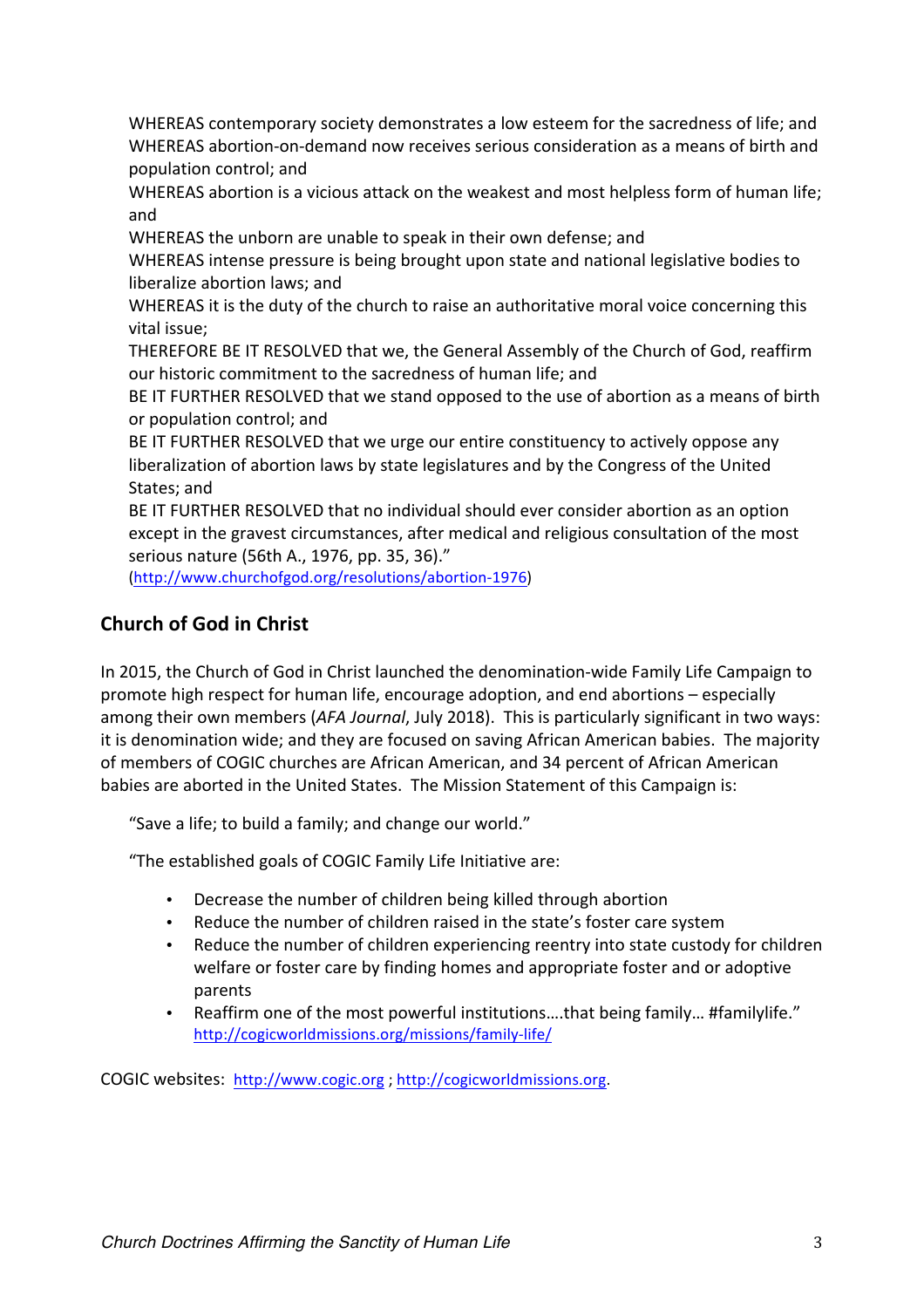# **Evangelical Presbyterian Church**

The position paper on Abortion of the Evangelical Presbyterian Church begins as follows:

"The Evangelical Presbyterian Church is convinced that the Bible strongly affirms the dignity and value of every human life based on what the Scriptures clearly teach:

"Before I formed you in the womb I knew you, before you were born I set you apart; I appointed you as a prophet to the nations" (Jeremiah 1:5 NIV).

"My frame was not hidden from you when I was made in the secret place, when I was woven together in the depths of the earth" (Psalm 139:15 NIV).

"Listen to me, you islands; hear this, you distant nations: Before I was born the Lord called me; from my mother's womb he has spoken my name" (Isaiah 49:1 NIV).

"for he will be great in the sight of the Lord. He is never to take wine or other fermented drink, and he will be filled with the Holy Spirit even before he is born" (Luke 1:15 NIV). 

"When Elizabeth heard Mary's greeting, the baby leaped in her womb, and Elizabeth was filled with the Holy Spirit" (Luke 1:41 NIV).

"To further differentiate mankind from any other living creature, we read: "So God created mankind in his own image, in the image of God he created them; male and female he created them" (Genesis 1:27 NIV). Unlike any other created being, Scripture also teaches: "Then the LORD God formed a man from the dust of the ground and breathed into his nostrils the breath of life, and the man became a living being" (Genesis 2:7 NIV).

"The Westminster Shorter Catechism, a confessional statement shared by most Reformed churches, forbids the taking of innocent life while demanding the preservation of life from the moment of conception through to natural death:

"The Sixth Commandment requires all lawful endeavors to preserve our own life, and the life of others." (Question 68).

"The Sixth Commandment forbids the taking away of our own life, or the life of our neighbor uniustly..." (Question 69).

"Scripture teaches that we are not merely to avoid involvement in injustice. God's people are called upon to speak for the oppressed and defenseless. The Scripture passages cited above are evidence that God accords human value and dignity to the unborn child.

"The Evangelical Presbyterian Church affirms that the Bible does not distinguish between prenatal and postnatal life. It attributes human personhood to the unborn child. This extends to the unborn child ex utero as no less a human being than the child in the mother's womb." (Adopted by the  $6<sup>th</sup>$  General Assembly, June 1986; and amended by the  $32<sup>nd</sup>$  during June 2012, and the  $33<sup>rd</sup>$  during June 2013.) (http://epcoga.wpengine.com/wpcontent/uploads/Files/1-Who-We-Are/B-About-The-EPC/Position-Papers/PositionPaper-Abortion.pdf)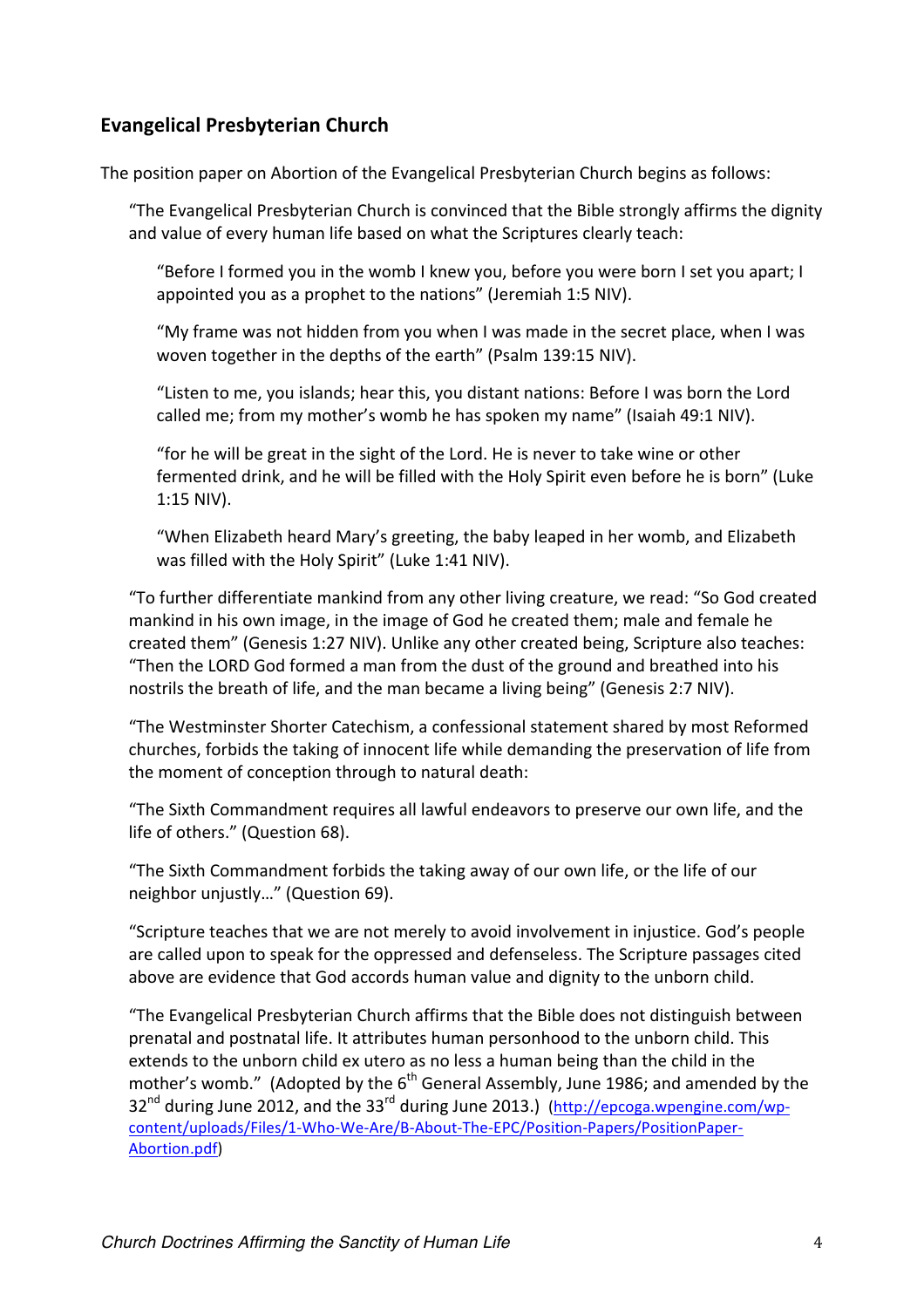## **North American Lutheran Church**

On 14 December 2012, the Joint Commission on Theology and Doctrine of the North American Lutheran Church issued a statement on the sanctity of human life from conception, titled, "The Lord Is with You,' A Word of Counsel to the Church (on) The Sanctity of Nascent Life."

"In the name of the Father, and of the +Son, and of the Holy Spirit. Amen.

"The beginning of human existence, i.e., nascent life, carries in it the fullness of the genetic code, the complete chromosomal material of an individual. The strengths and characteristics given to us by God have not yet blossomed for all the world to see, yet they are fully present in the beauty of His love. "Before I formed you in the womb I knew you, and before you were born I consecrated you; I appointed you a prophet to the nations." (Jeremiah 1:5) Luther's Small Catechism proclaims, "I believe that God has created me and all that exists," so in faith we continue to proclaim that our life, and every life, comes from God and belongs to God. In our earthly dependency upon the womb of our mothers for protection, nourishment, and love from the first moments of our lives, we see in the creation of each life the shape of faith. We will always be fully dependent upon God for life, for shelter, and for mercy-the God who uses men and women to bring forth every generation of His creation.

"... God himself has given us a pattern by which we know His love: the conception, gestation, and birth of our Lord Jesus. As we reflect upon when life begins and what life means, we look to what God has done in sending His Son to live among us from conception, to death, to resurrected life.

"In the Annunciation of the Good News given to Mary, the Mother of our Lord, we come to know the gift of every life in a new way, and we come to know the holiness of her womb as a sanctuary of mercy for all humankind. She who is our Mother in the faith shelters the One who is the Savior of the world with her very body, a model of love beyond all fear, of obedience beyond all personal security, of faith in the One who is yet unseen.

"In the self-emptying (kenotic) movement of God in the incarnation, He was never more vulnerable, more helpless than when He was *in utero*, swaddled in amniotic fluid. He was also never more intimately protected, swaddled in the myriad layers of a mother's love. It is the vision of this love that is ever so needed in this day—a death defying love, an eternal love, a fierce love, a sacrificing love. It is this vision that we are called to bear for the sake of generations to come. For in the disordered loving of a fallen world that removes sexual intercourse from the fidelity, trust, and delight of the marriage bed, there will continue to be the littlest among us, made in the image and likeness of God, who without a holy love, will be unprotected from the lies that say they are neither human nor of any value. In a time in human history when the laws of many nations sanction the destruction of new lives simply because they are an inconvenience, the North American Lutheran Church and Lutheran CORE, and all who belong to the Body of Christ, are called to teach and preach the message that the Lord who created the heavens and the earth, the Lord, who in the power of the Holy Spirit grew in His mother's womb, the Lord, who in obedience gave His life for all, The Lord is with you" (https://thenalc.org/wp-content/uploads/2013/02/Word-of-Counselon-Sanctity-of-Nascent-Life.pdf).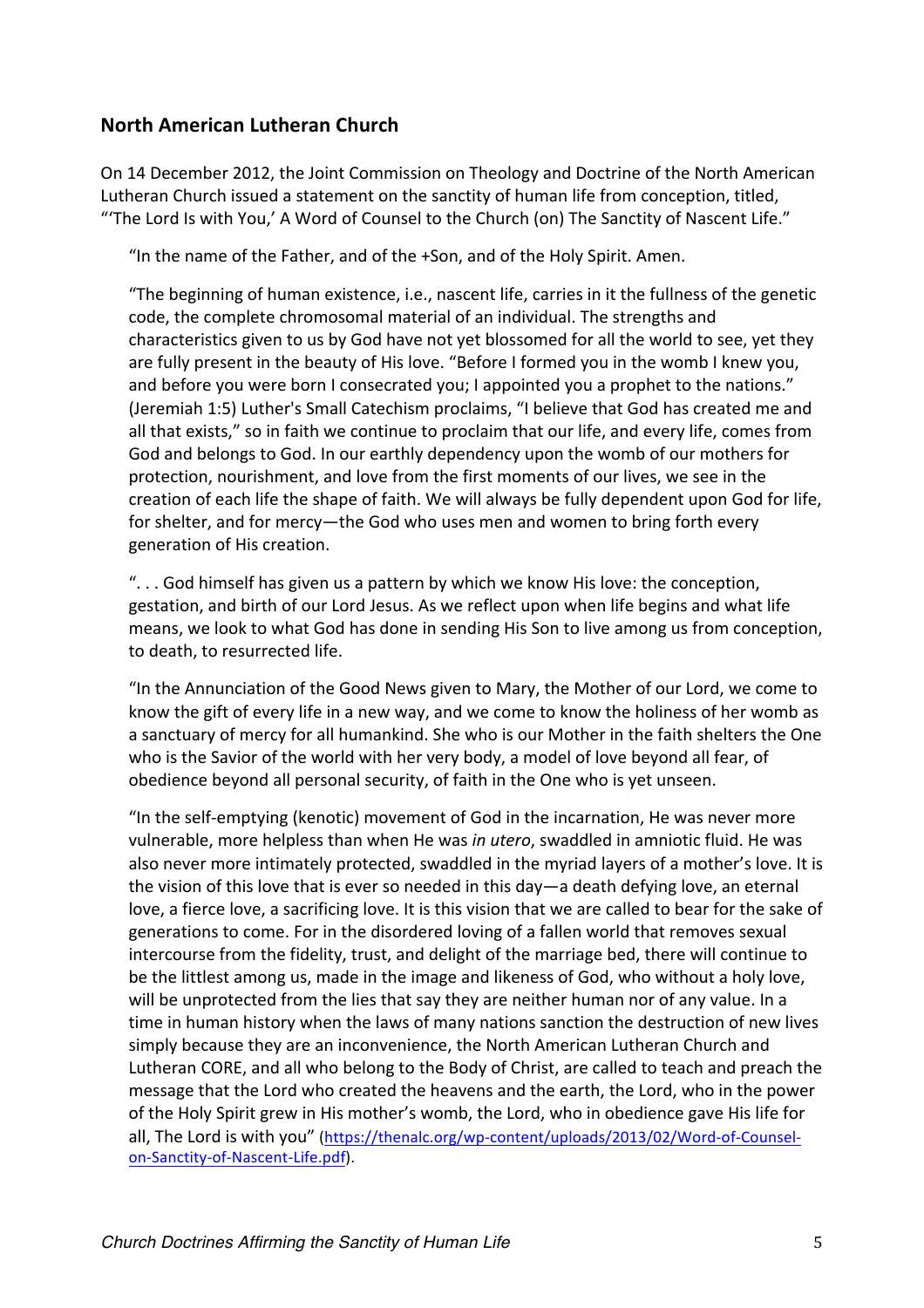The NALC statement is excellent, except that later in the document the authors do not appear to view abortion for "therapeutic reasons" to be a sin, and thus would be unlikely to encourage a post-abortive woman in these circumstances to repent of her sin that her conscience may be cleansed and her soul healed. 

Lutherans For Life (for all Lutherans): https://www.lutheransforlife.org.

### **Southern Baptist Convention:**

The Southern Baptist Convention has several short Position Statements, including this on life:

**"Sanctity of Life.** Procreation is a gift from God, a precious trust reserved for marriage. At the moment of conception, a new being enters the universe, a human being, a being created in God's image. This human being deserves our protection, whatever the circumstances of conception." (http://www.sbc.net/aboutus/positionstatements.asp)

The SBC has also approved 52 Resolutions that pertain to abortion. Its 2015 resolution "On The Sanctity Of Human Life," quoted fully here:

WHEREAS, Biblical revelation clearly and consistently affirms that human life is formed by God in His image and is therefore worthy of honor and dignity (Genesis 1:27; 9:6); and

WHEREAS, God alone is the Author of life and He alone numbers our days, from the moment of conception until natural death (Job 14:5–7; Psalm 39:4); and

WHEREAS, The Bible commands us to honor our parents and the aged (Exodus 20:12; Leviticus 19:32; Ephesians 6:2); and

WHEREAS. The Baptist Faith & Message (2000) affirms that "children, from the moment of conception, are a blessing and heritage from the Lord" and calls us to "speak on behalf of the unborn and contend for the sanctity of all human life from conception to natural death"; and

WHEREAS, An estimated fifty-seven million unborn babies have been aborted since the legalization of abortion in 1973 (Roe v. Wade); and

WHEREAS, Legislation or court rulings have effectively legalized physician-assisted suicide in several states and additional states are considering similar action; and

WHEREAS, Recent federal directives seek to compel religious organizations to provide coverage for abortifacient technologies and services; now, therefore, be it

RESOLVED, That the messengers to the Southern Baptist Convention meeting in Columbus, Ohio, June 16–17, 2015, affirm the dignity and sanctity of human life at all stages of development, from conception to natural death; and be it further

RESOLVED, That we reaffirm our repudiation of the genocide of legalized abortion in the United States and call on civil authorities to enact laws that defend the lives of the unborn; and be it further

RESOLVED, That we welcome and commend legislation that ensures that all mothers will be fully informed by medical providers of the life development of their unborn children; and